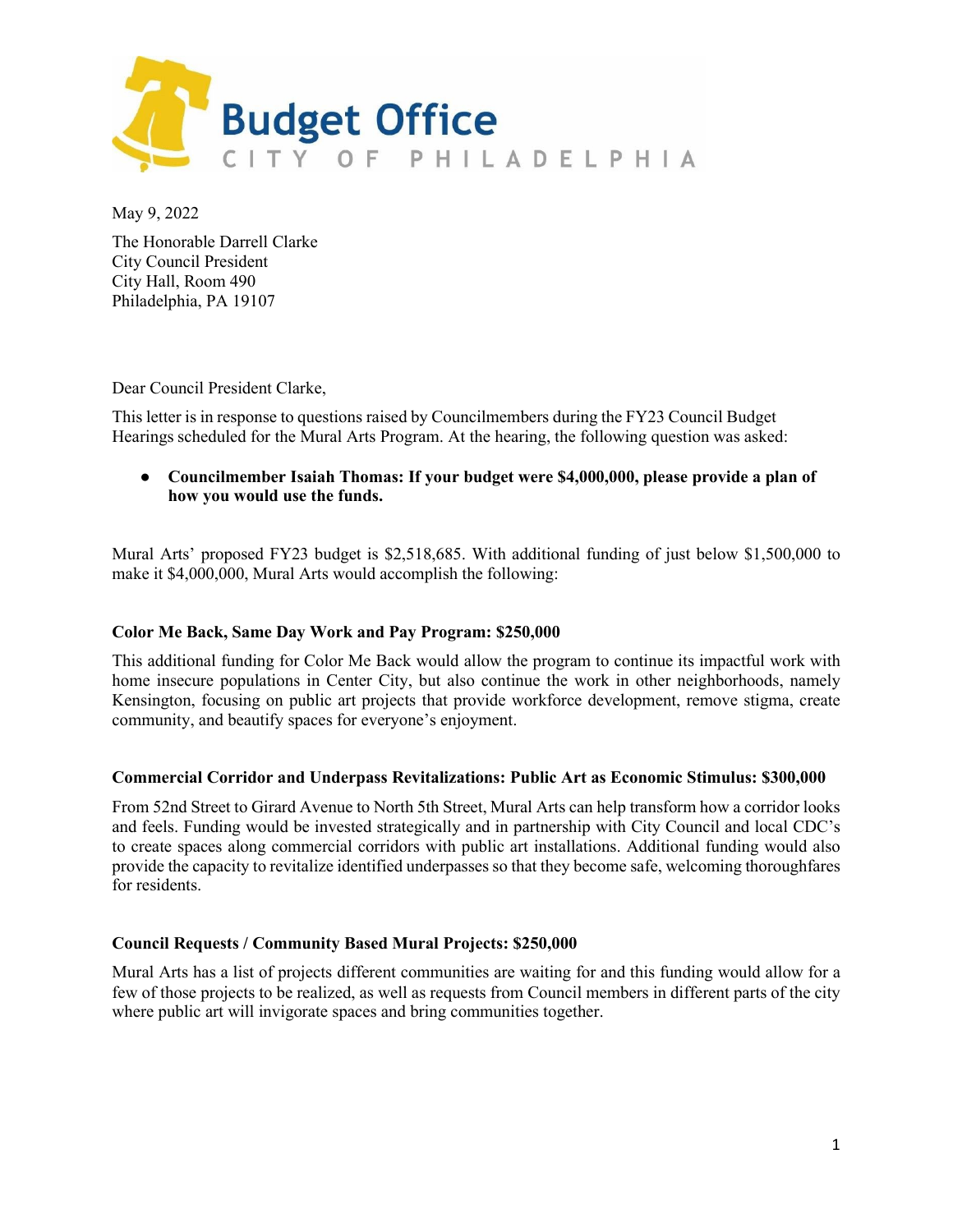

# **Tacony Lab: \$150,000**

A beacon of creativity and community for the area, Tacony Lab offers a wide variety of arts programming for free. Serving well over 1,000 people annually, Tacony Lab resides miles from any anchor arts institution.

#### **Mural Restorations and Maintenance: \$150,000**

With a collection of over 4,200 indoor and outdoor murals, Philadelphia is known nationally and internationally as the City of Murals. The collection requires maintenance and upkeep. Regular wear and tear from the elements cause damage and fading. Mural Arts' Operations Crew and staff artists keep a list of the murals that most urgently require repair. These funds allow for the restoration of an additional 30 murals.

#### **Restorative Justice' Guild Program: \$150,000**

Mural Arts' established reentry program has demonstrated its ability to create career pathways for graduating participants and reduce the recidivism rate. This additional funding would allow for 35 additional participants to go through the four month program and its follow up program.

#### **Restorative Justice' Women's Reentry Program: \$100,000**

Established in April 2020, the Women's Reentry Program (WRP) is focused on women and the challenges they face when returning to their communities after incarceration. Similar to the Guild program, the WRP is a four month paid apprenticeship program that provides learning opportunities and workforce development in a trauma-informed space. This funding would support 15 additional participants.

# **Art Education for City Schools: \$100,000**

Arts-based learning, mural making techniques, and providing a safe place for at-risk youth ages 10 to 18 is what Mural Arts' Art Education team does. Currently working with 13 schools in the City of Philadelphia, this funding would allow for Mural Arts to work with 3 more schools and therefore reach approximately 100 more youth.

#### **Operations Crew: \$50,000**

Yearly budget reductions result in the operations crew being composed of only 6 people. The crew is responsible for cleaning graffiti, prepping spaces, doing clean up around a mural in underpasses and vacant lots, building scaffolding and more. They also help with maintenance at the Mural Arts headquarters on Mt. Vernon Street. They need boots, tools, equipment, as well as sealers and coatings to perform their work. THere is no budget for such materials.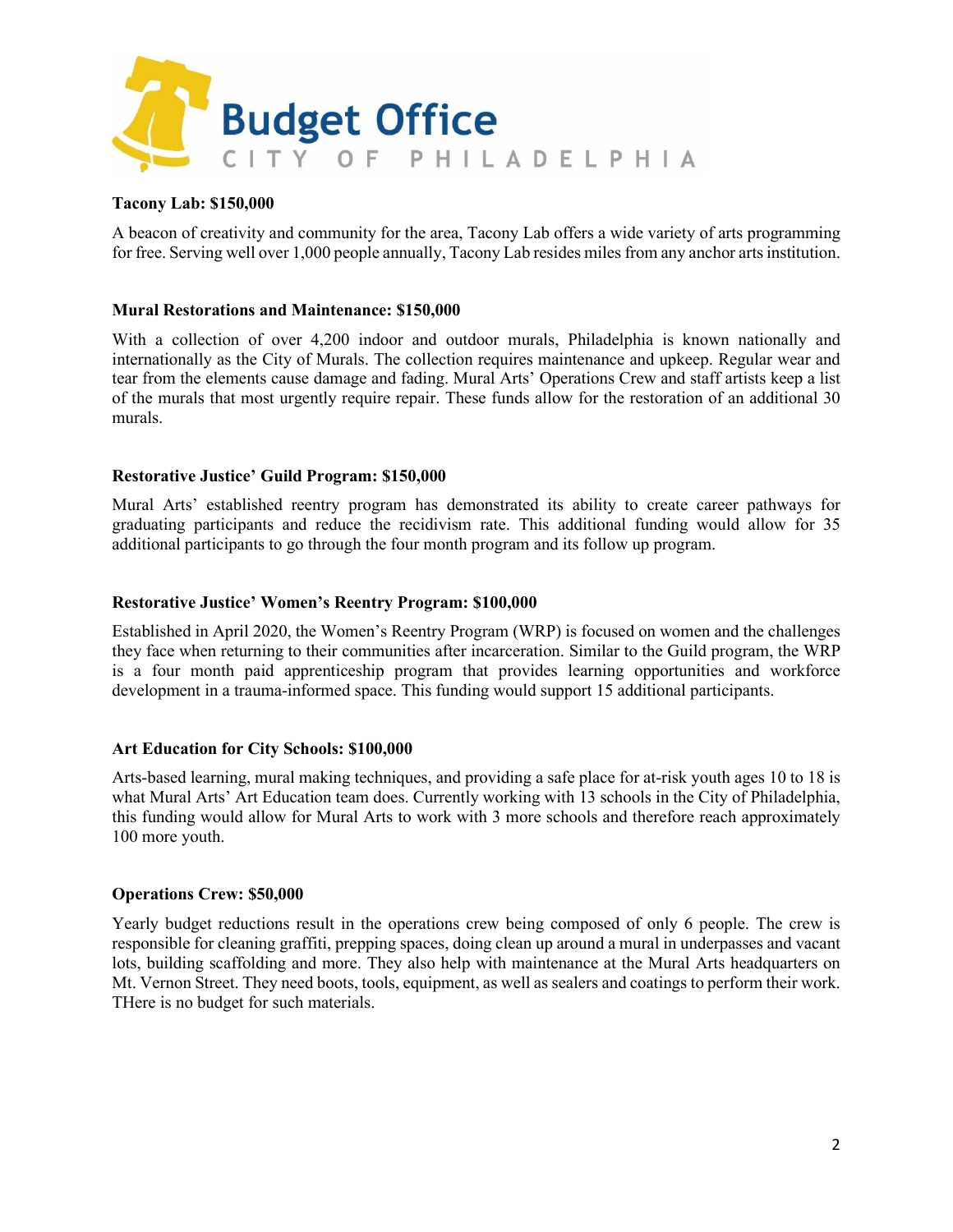

Please contact my office for further information.

Thank you,

 $\alpha$ 

Jane Golden, Executive Director City of Philadelphia Mural Arts Porgram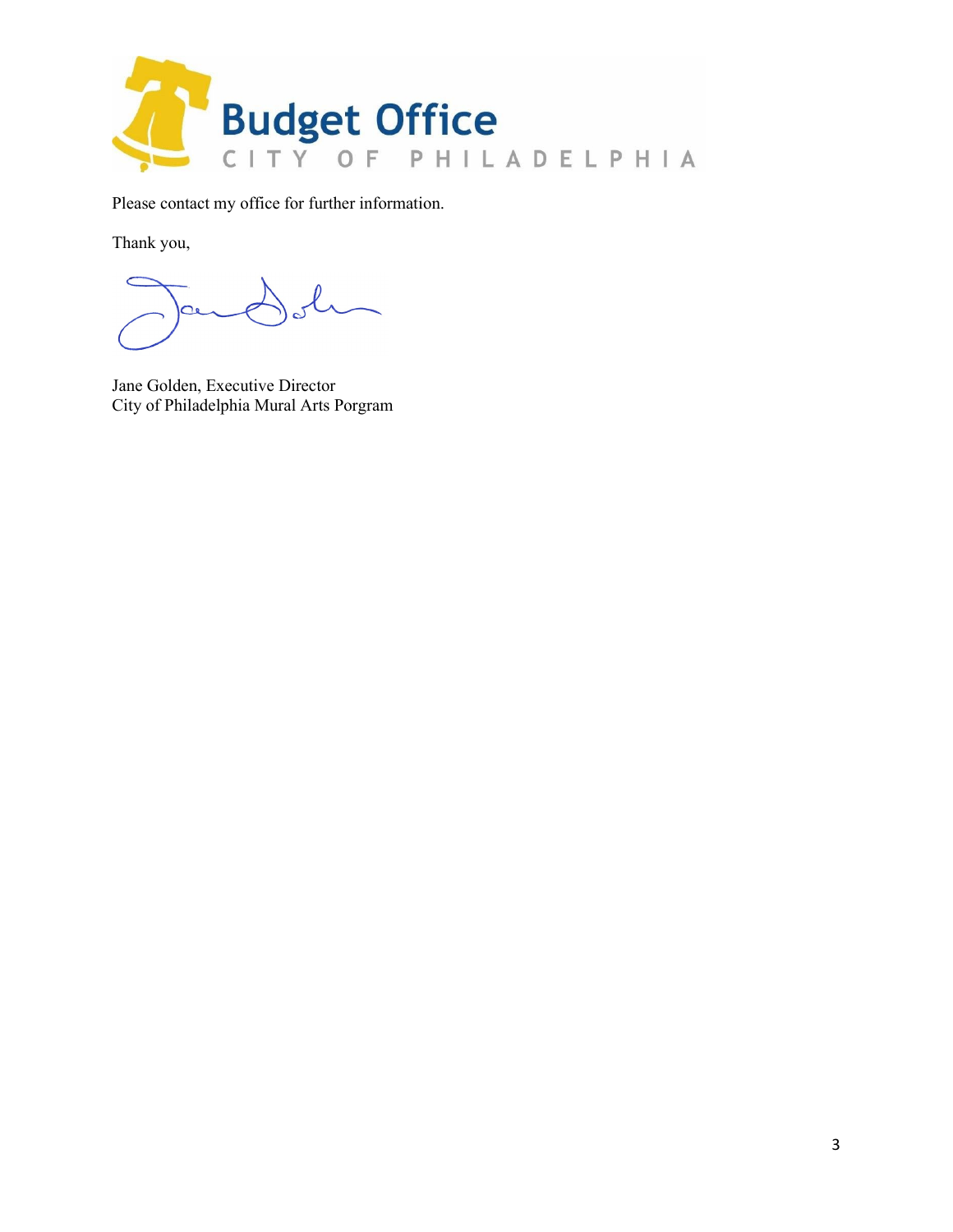

May 9, 2022

The Honorable Darrell Clarke City Council President City Hall, Room 490 Philadelphia, PA 19107

Dear Council President Clarke,

This letter is in response to questions raised by Councilmembers during the FY23 Council Budget Hearings scheduled for the Department of Licenses and Inspections. At the hearing, the following questions were asked:

#### • **Councilmember Brooks: The 2018 bill allows tenants to have more info about landlords - do you know when that will be updated/uploaded?**

Bill No. 180940-A requires that the name and mailing address of up to two natural persons with equity interest in a non-publicly traded corporation be submitted with a new commercial activity license application.

Bill No 180939-A requires that the name and mailing address of up to two natural persons with equity interest in a non-publicly traded corporation be submitted with a rental license application.

L&I modified the eCLIPSE system in July 2021 to incorporate the following changes:

- o All commercial activity license applications associated with a corporation must self-report contact information for natural persons with equity interest in a non-publicly traded corporation.
- o All rental license applications must include a supplemental ownership information form identifying entity type and natural persons with equity interest in a non-publicly traded corporation.

The original implementation plan did not include the display of this information on the City website; however, L&I recently confirmed with the Law Department that it may be published and has initiated this process.

All natural person information associated with a commercial activity license for a nonpublicly traded corporation obtained after July 2021 will be published with related business licenses through the online Atlas property search and the open data portal. We anticipate that the property search will be updated within 6 months and open data will be updated within 3 months from now, subject to the availability and scheduling of OIT.

This information may be obtained for any license issued after July 2021 through the submission of a Right-to-Know request.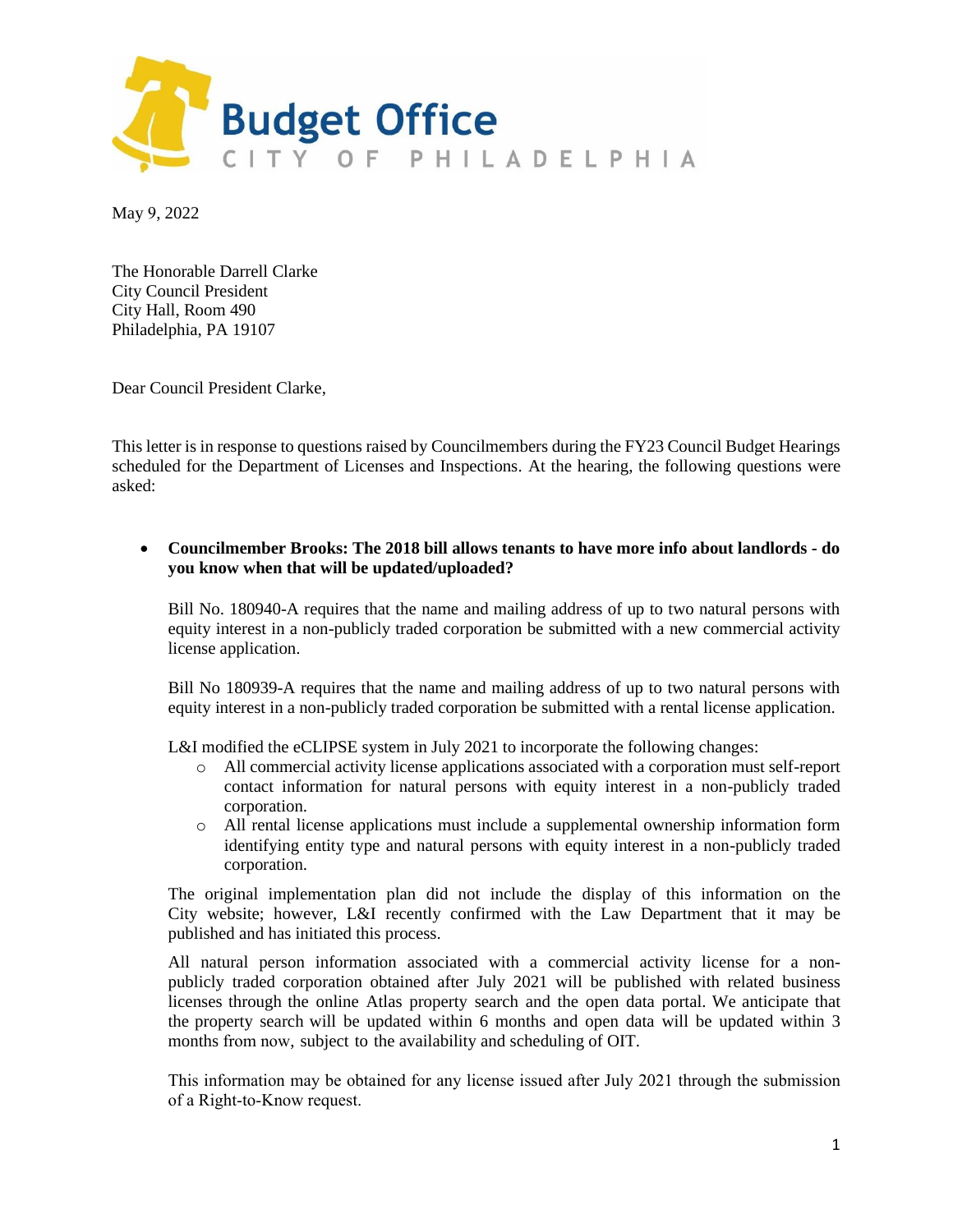

• **Councilmember Gauthier: Please provide the number of inspectors by unit (and area) and the number of vacancies in each area. Furthermore, she would also like to know if inspector (types) are used for multiple purposes.**

The Department currently has 53 filled Code Enforcement (CE) Inspectors and 66 filled Building Inspectors, which are assigned as follows:

|                              | CE Inspectors | <b>Building Inspectors</b> |
|------------------------------|---------------|----------------------------|
| Central East District        | 3             | 8                          |
| <b>Central West District</b> | 4             | 9                          |
| <b>East District</b>         | 6             | 5                          |
| North District               | 13            | 13                         |
| <b>South District</b>        |               | 5                          |
| <b>West District</b>         | 8             | 6                          |
| Vending Unit                 | 5             | N/A                        |
| Nuisance Property Unit       |               | N/A                        |
| <b>Inspector Trainees</b>    | 6             | 8                          |
| <b>Contractual Services</b>  | N/A           | 12                         |
| <b>TOTAL</b>                 | 53            | 66                         |

In addition to the filled positions shown above, the Department has an additional 19 Code Enforcement Inspector vacancies and 24 Building Inspector vacancies. These vacancies are not currently designated to specific district areas, since they will be assigned based on inspection workload.

Code Enforcement Inspectors can be used for multiple purposes, which include enforcement of the Property Maintenance and Fire Codes, as well as Vending, Nuisance Property and Zoning Code enforcement. Building Inspectors (once certified) enforce multiple codes including the Building, Accessibility, Mechanical, Energy and Plumbing Codes.

# • **Councilmember Gauthier: How many inspectors are assigned to the Central Eastern area (Center City)?**

Eight (8) Building Inspectors and three (3) Code Enforcement Inspectors are currently assigned to the L&I Central East District office.

• **Councilmember Gauthier: How much would it cost to increase staff retention by the strategies you mentioned (increasing pay, providing City vehicles, etc.)?**

Increasing pay for Code Enforcement Inspectors would cost approximately \$2.57M. Providing City vehicles to all Building and Code Enforcement Inspectors would cost approximately \$5.1M.

• **Councilmember Gym: How much did you actual bring in in revenue through fines in FY22?**

Total Revenue collected from Code Fines during Fiscal Year 2022 to date is \$3,071,945.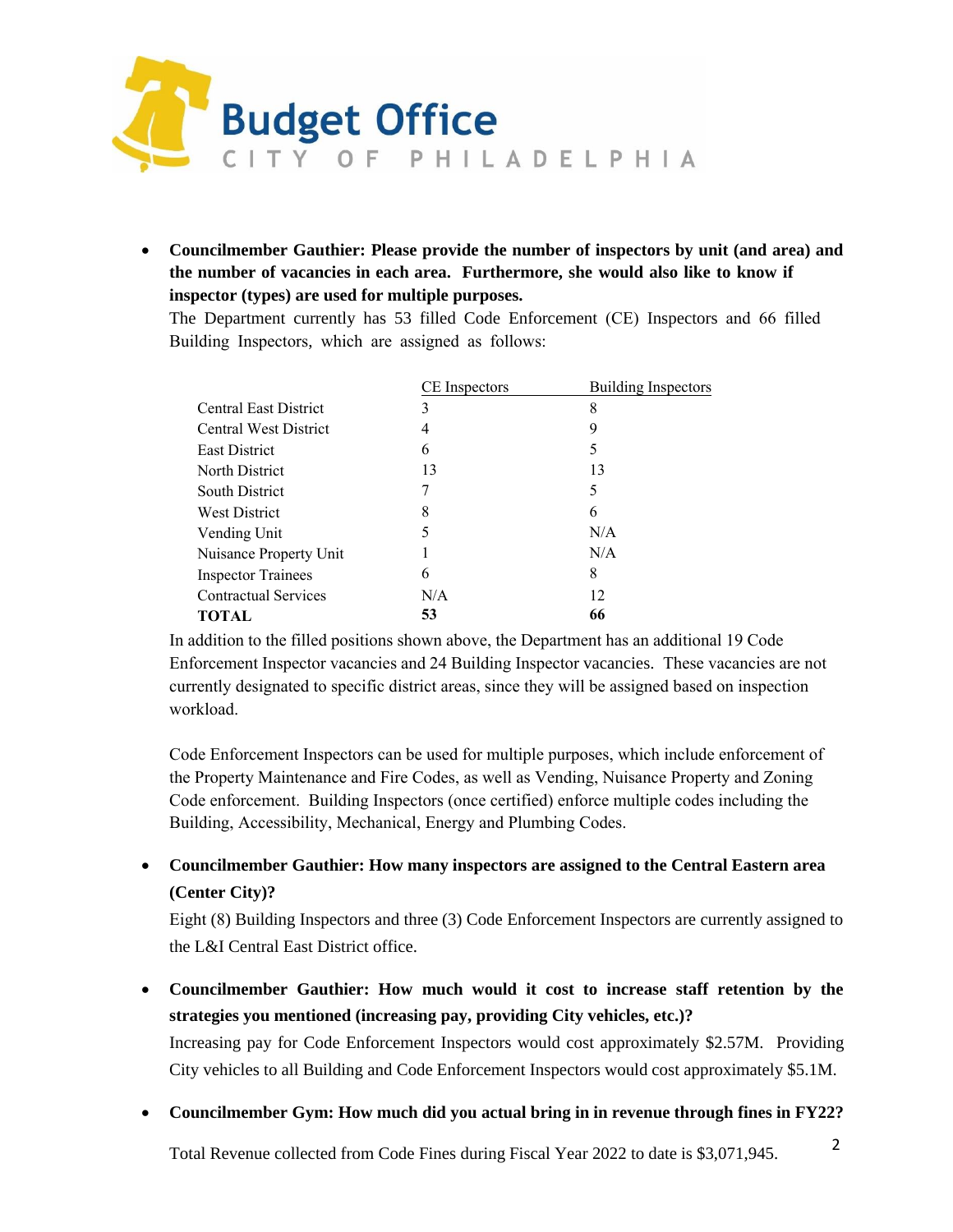

Please contact my office for further information.

Thank you,

Ralph DiPietro

Ralph DiPietro Commissioner Department of Licenses and Inspections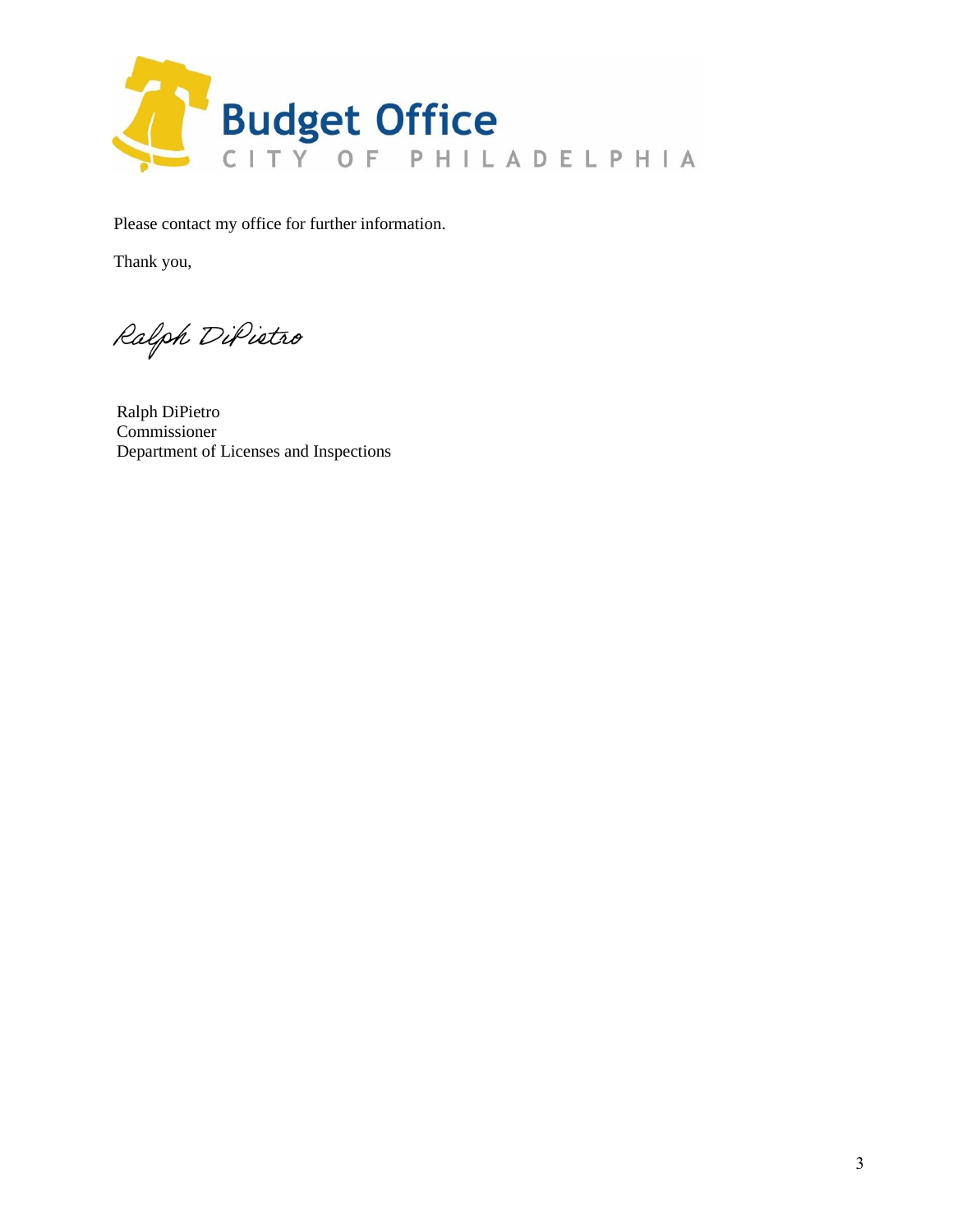

May 9, 2022

The Honorable Darrell Clarke City Council President City Hall, Room 490 Philadelphia, PA 19107

Dear Council President Clarke,

This letter is in response to questions raised by Councilmembers during the FY23 Council Budget Hearings scheduled for Philadelphia Water Department. At the hearing, the following questions were asked:

• **Councilmember Gilmore-Richardson: As far as the EPA local government protection agency is concerned – how are you evaluating funds and workforce development strategies presenting themselves?**

PWD can apply for any of the areas of the Bipartisan Infrastructure Law (BIL) so long as we meet the necessary eligibility requirements of that source of funding. There are specific breakdowns of the types of trainings eligible within this grant funding source which the Department will explore. For example, under the Resilience section, there is a \$100 million Pollution Prevention grant for States, Tribes, State-Sponsored Institutions, Tribal Institutions. The eligible uses for this grant are "Specific technical assistance available to businesses seeking information about source reduction opportunities, including funding for experts to provide on-site technical advice to businesses and to assist in the development of source reduction plans; targeted assistance to businesses for whom lack of information is an impediment to source reduction; or training in source reduction techniques (where such training may be provided through local engineering schools or other appropriate means)."

• **Councilmember Gilmore-Richardson: Recruitment in the technical education program – what are the different programming? How do you work with OHR to realign job specifications?**

Since 2013 PWD has worked to identify and create career pathways for High School students to qualify for employment directly after graduating. Most of the jobs that PWD hires recent graduates for are through our Apprenticeship program. PWD consults with the School District of Philadelphia to determine where their Career and Technical Education (CTE) programs correlate to a career pathway in the Department. PWD then works with OHR to create entry level apprenticeship titles to directly hire the students. (See table below).

After the Civil Service job specification has been created students are interviewed and selected and begin the apprenticeship after graduation, providing for as seamless a transition between school and career as possible. Typically, apprentices work a 6-month period of temporary employment, and then subsequently automatically qualify to promote into a Civil Service position.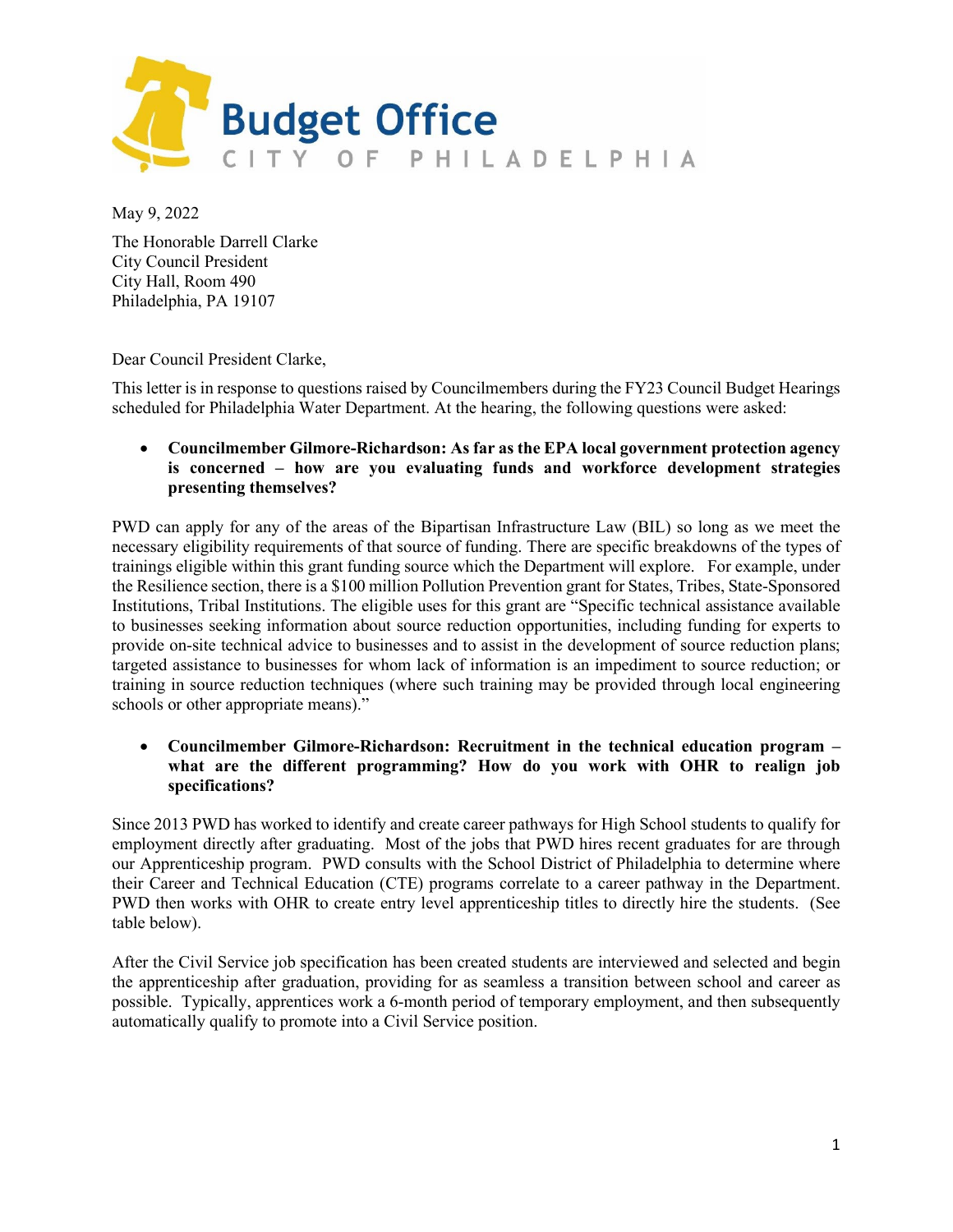

# PWD Apprenticeship Pathway Program for CTEs

|                     | <b>CTE Program</b>                          |                     | PWD Apprenticeship Pathway |
|---------------------|---------------------------------------------|---------------------|----------------------------|
| $\circ$             | <b>Electrical &amp; Power Transmission</b>  | $\circ$             | Electrician                |
| $\circ$             | Electronics Technology/Automated            |                     |                            |
|                     | Systems                                     |                     |                            |
| $\circ$             | <b>Solar Power Technologies</b>             |                     |                            |
| $\circ$             | Electronics Technology/Automated            | $\bigcirc$          | Electronics Technician     |
|                     | <b>Systems</b>                              |                     |                            |
| $\circ$             | <b>Architectural Drafting</b>               | $\circlearrowright$ | <b>Engineering Aide</b>    |
| $\circ$             | <b>Computer Aided Drafting &amp; Design</b> |                     |                            |
|                     | (CADD)                                      |                     |                            |
| $\circ$             | <b>Construction Technologies</b>            |                     |                            |
| $\circ$             | <b>Engineering Technologies</b>             |                     |                            |
| $\circ$             | Horticulture                                | $\bigcirc$          | Grounds & Facilities       |
| $\circ$             | Natural Resource Management                 |                     | Maintenance (Green         |
|                     |                                             |                     | Stormwater Infrastructure) |
| $\circ$             | <b>Construction Technologies</b>            | $\circ$             | <b>HVAC Mechanic</b>       |
| $\circ$             | <b>Facility &amp; Property Maintenance</b>  |                     |                            |
| $\circ$             | <b>Plumbing Technology</b>                  |                     |                            |
| $\circ$             | <b>Facility &amp; Property Maintenance</b>  | $\circ$             | Machinery & Equipment      |
| $\circ$             | <b>Precision Machine Tool Technology</b>    |                     | Mechanic                   |
| $\circ$             | <b>Welding Technology</b>                   |                     |                            |
| $\circ$             | Biotechnology                               | $\bigcirc$          | Science Technician         |
| $\circ$             | Natural Resource Management                 |                     |                            |
| $\circ$             | <b>Construction Technologies</b>            | $\circlearrowright$ | Safety Technician          |
| $\circlearrowright$ | <b>Emergency Medical Technician/Fire</b>    |                     |                            |
|                     | Academy                                     |                     |                            |

Additionally, the job class specification for Engineering Aide 1 now has a provision to allow students from the corresponding CTE Programs to apply directly. PWD is currently working with OHR to request a similar provision be added to the title of Grounds & Facilities Maintenance Worker 1. We are exploring the feasibility of requesting the same for the title Public Works Maintenance Trainee, the first Civil Service title used for the trade pathways.

# • **Councilmember Jones: How many meter shut offs have there been?**

There were 4600 service shutoffs due to lack of response or compliance to repeated requests to gain access to the water meter which started in July of 2021. There are no shut-off for delinquency; the shutoffs are for AMI non-compliance and for defects that are causing structural damage or a safety hazard that never stopped. There are a minimum of 12 attempts to contact the customer to schedule an appointment before a property is shut off during the AMI upgrade. Three messages are placed on the customer's bill starting 4 weeks before the opening of an area for the AMI upgrade. Three letters are mailed to the customer, two